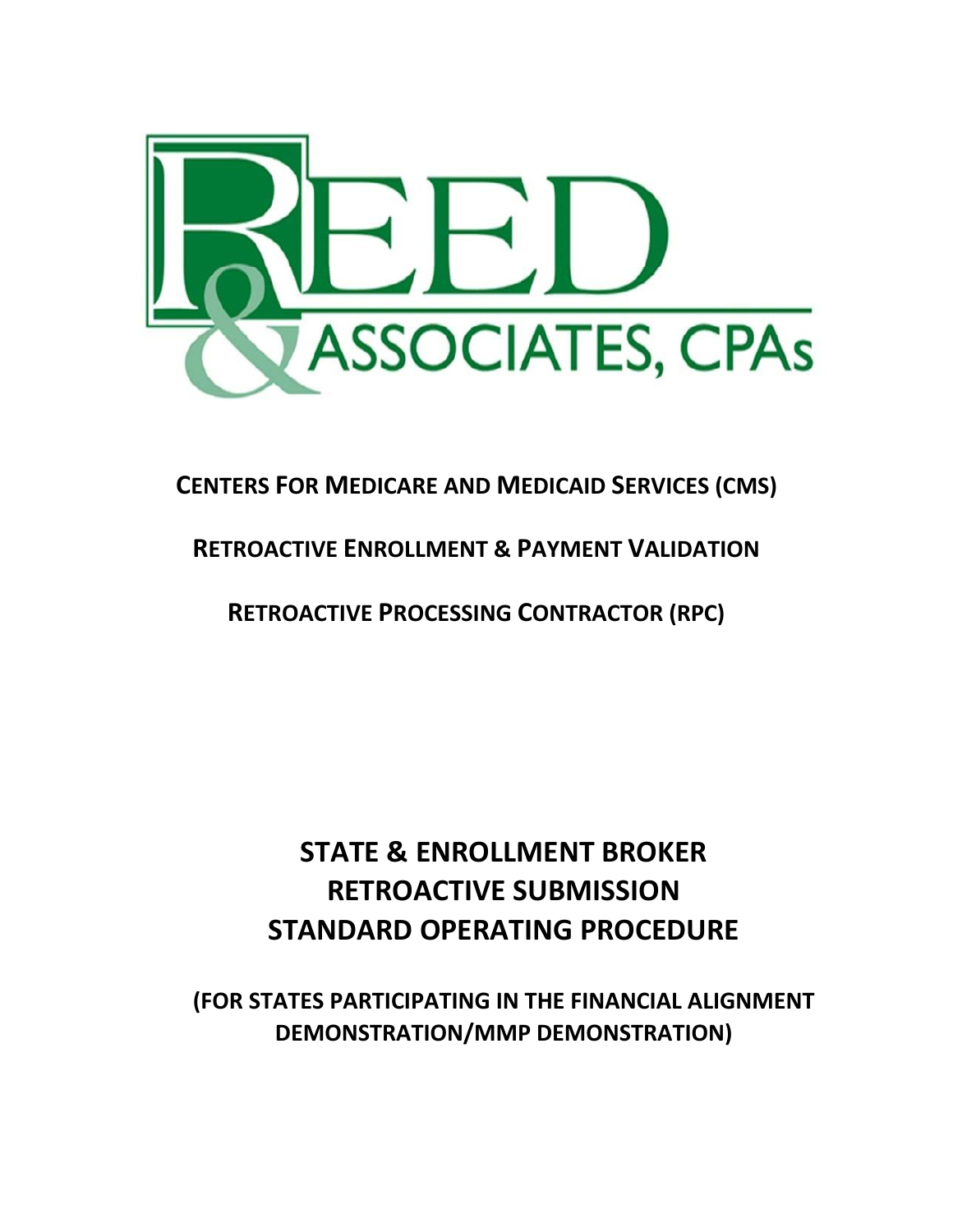# **TABLE OF CONTENTS**

| Α.        | Category 2 Transactions (RO Approval is NOT Required) - Definition of "Within 3 months"4 |
|-----------|------------------------------------------------------------------------------------------|
| Β.        |                                                                                          |
|           |                                                                                          |
|           |                                                                                          |
| Α.        |                                                                                          |
| <b>B.</b> |                                                                                          |
| C.        |                                                                                          |
| D.        |                                                                                          |
| Ε.        |                                                                                          |
|           |                                                                                          |
|           |                                                                                          |
|           |                                                                                          |
|           |                                                                                          |
|           |                                                                                          |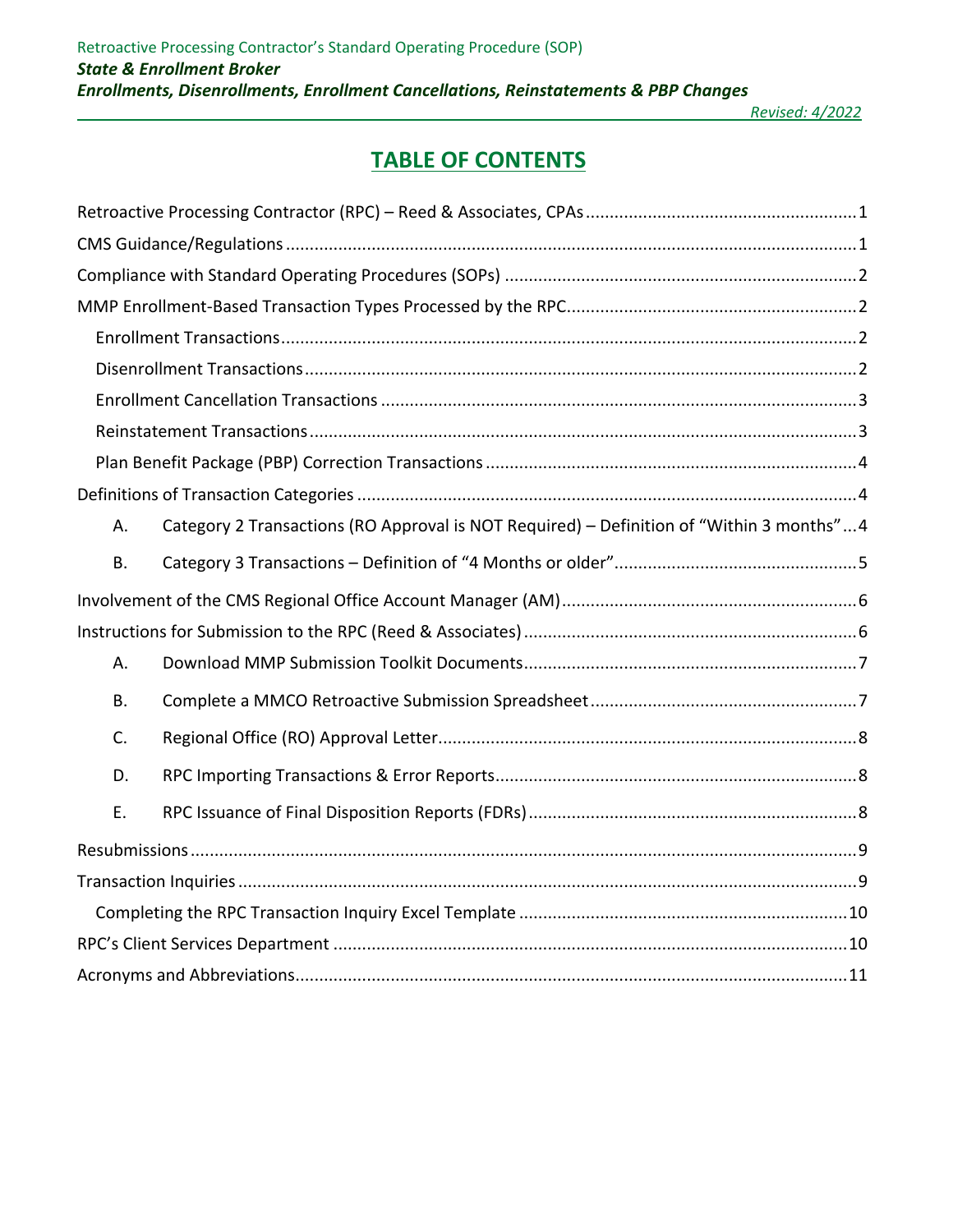#### <span id="page-2-0"></span>**Retroactive Processing Contractor (RPC) – Reed & Associates, CPAs**

Effective August 3, 2007, Reed & Associates, CPAs (Reed) was designated by Centersfor Medicare & Medicaid Services (CMS) as the national contractor responsible for processing retroactive transactions for all Medicare Advantage Organizations, Part D Sponsors, Cost-based Plans, Programs of All‐Inclusive Care for the Elderly (PACE) Organizations, and Medicare-Medicaid Plans (MMPs). Under the terms of this contract, Reed validates, and processes retroactive transactions as covered by this Standard Operating Procedure SOP. All transactions submitted by the State users (including their Enrollment Broker) must be in accordance with the processes developed by CMS as outlined in this (SOP) as well as the latest CMS Guidance.

## <span id="page-2-1"></span>**CMS Guidance/Regulations**

The information provided in this SOP should not be interpreted as CMS policy, nor shall it supersede official CMS enrollment guidance including but not limited to:

- Medicare Managed Care Manual Chapter 2 Medicare Advantage Enrollment and Disenrollment Instructions
- Medicare Prescription Drug Benefit Manual Chapter 3 Eligibility, Enrollment and Disenrollment
- Medicare Managed Care Manual Chapter 17d Medicare Cost Plan Enrollment and Disenrollment Instructions
- Programs of All-Inclusive Care for the Elderly (PACE) Manual Chapter 4 Enrollment and Disenrollment
- Medicare-Medicaid Plan Enrollment and Disenrollment Guidance
- CMS published Health Plan Management System (HPMS) memos

The Medicare Managed Care Manual (Publication # 100‐16) is available on the web at: [https://www.cms.gov/Regulations-and-Guidance/Guidance/Manuals/Internet-Only-Manuals-IOMs-](https://www.cms.gov/Regulations-and-Guidance/Guidance/Manuals/Internet-Only-Manuals-IOMs-Items/CMS019326)[Items/CMS019326](https://www.cms.gov/Regulations-and-Guidance/Guidance/Manuals/Internet-Only-Manuals-IOMs-Items/CMS019326)

CMS Regional Office Account Managers ( A M ) and/or CMS Central Office may, at any time, apply additional requirements on organizations when submitting retroactive transactions to the RPC. Please refer to these appropriate CMS guidance resources for policy/regulatory questions and additional details.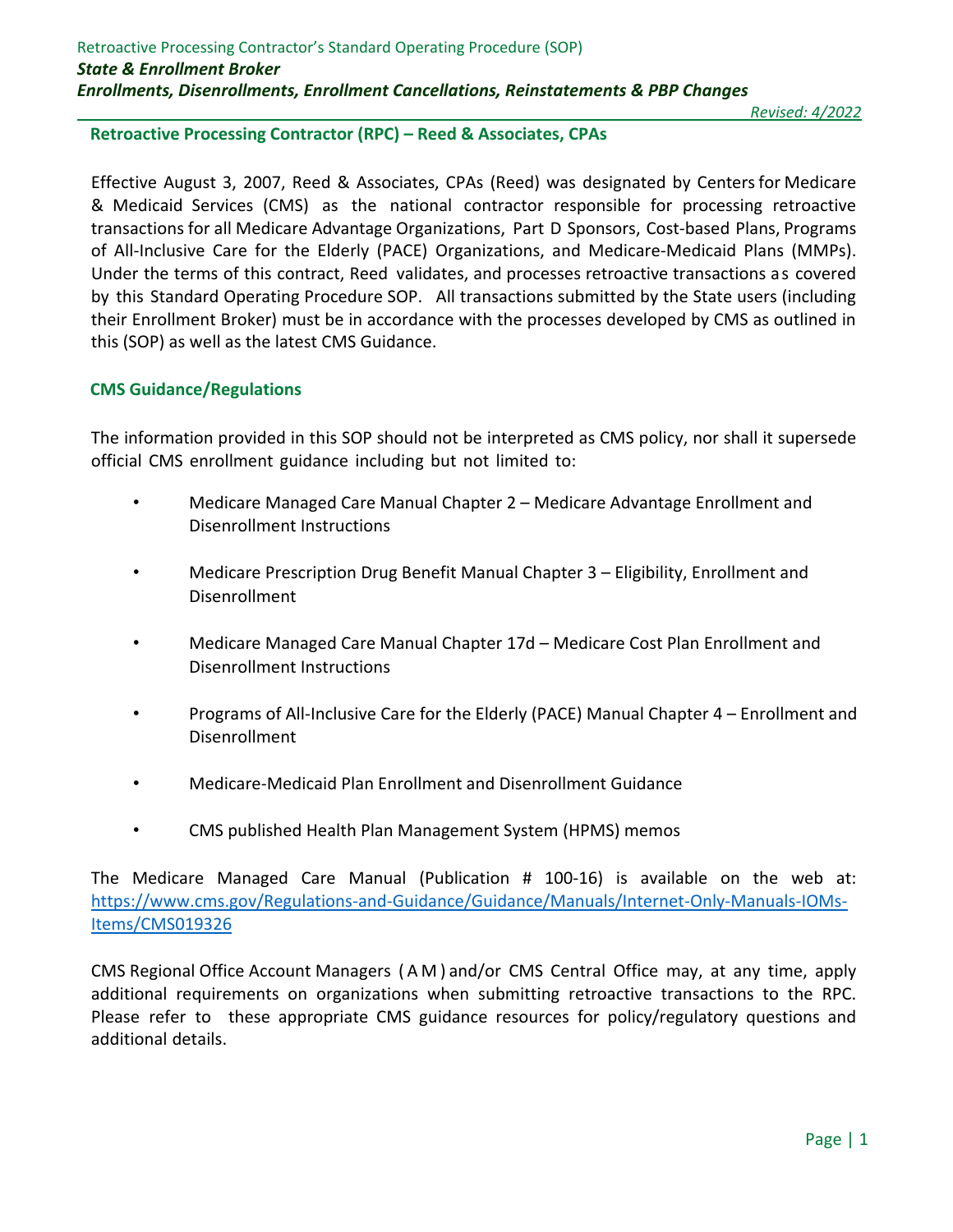#### <span id="page-3-0"></span>**Compliance with Standard Operating Procedures (SOPs)**

To process retroactive transactions, formal procedures have been developed by the RPC in accordance with the CMS Retroactive Processing and Payment Validation (RPC) contract. The RPC has developed guidelines to assist State & Enrollment Brokers in their compliance with CMS' formal procedures. Any retroactive transactions that are submitted by State & Enrollment Brokers that do not comply with the guidelines may not be accepted. Careful adherence to these guidelines will ensure that retroactive transactions submitted to the RPC will be processed timely and accurately.

#### <span id="page-3-2"></span><span id="page-3-1"></span>**MMP Enrollment-Based Transaction Types Processed by the RPC**

#### *Enrollment Transactions*

Enrollment transactions (Transaction Code [TC] 61) are defined as an action that enrolls a beneficiary into a certain MMP contract and PBP numbers.

Enrollment transactions may include:

- $\triangleright$  Beneficiary Elections when an eligible beneficiary permanently residing in the MMPs service area completes an enrollment request.
- $\triangleright$  Passive Enrollments when CMS and a State identifies a full-benefit dual or other LIS eligible member and processes enrollment into a certain MMP.
- $\triangleright$  Contract number correction– when the beneficiary's enrollment is corrected to a different MMP.
- $\triangleright$  Enrollment Date Change when a beneficiary's effective date needs to be retroactively corrected forward or backward.

**NOTE**: Do not submit a disenrollment transaction for the existing enrollment with the incorrect date in conjunction with a new enrollment transaction for the correct date. An enrollment transaction with a Justification value of "Due to enrollment effective date error", is all that is required.

#### <span id="page-3-3"></span>*Disenrollment Transactions*

Disenrollment transactions (TC 51) are defined as an action that terminates a beneficiary's enrollment in a certain MMP.

Disenrollment transactions may include: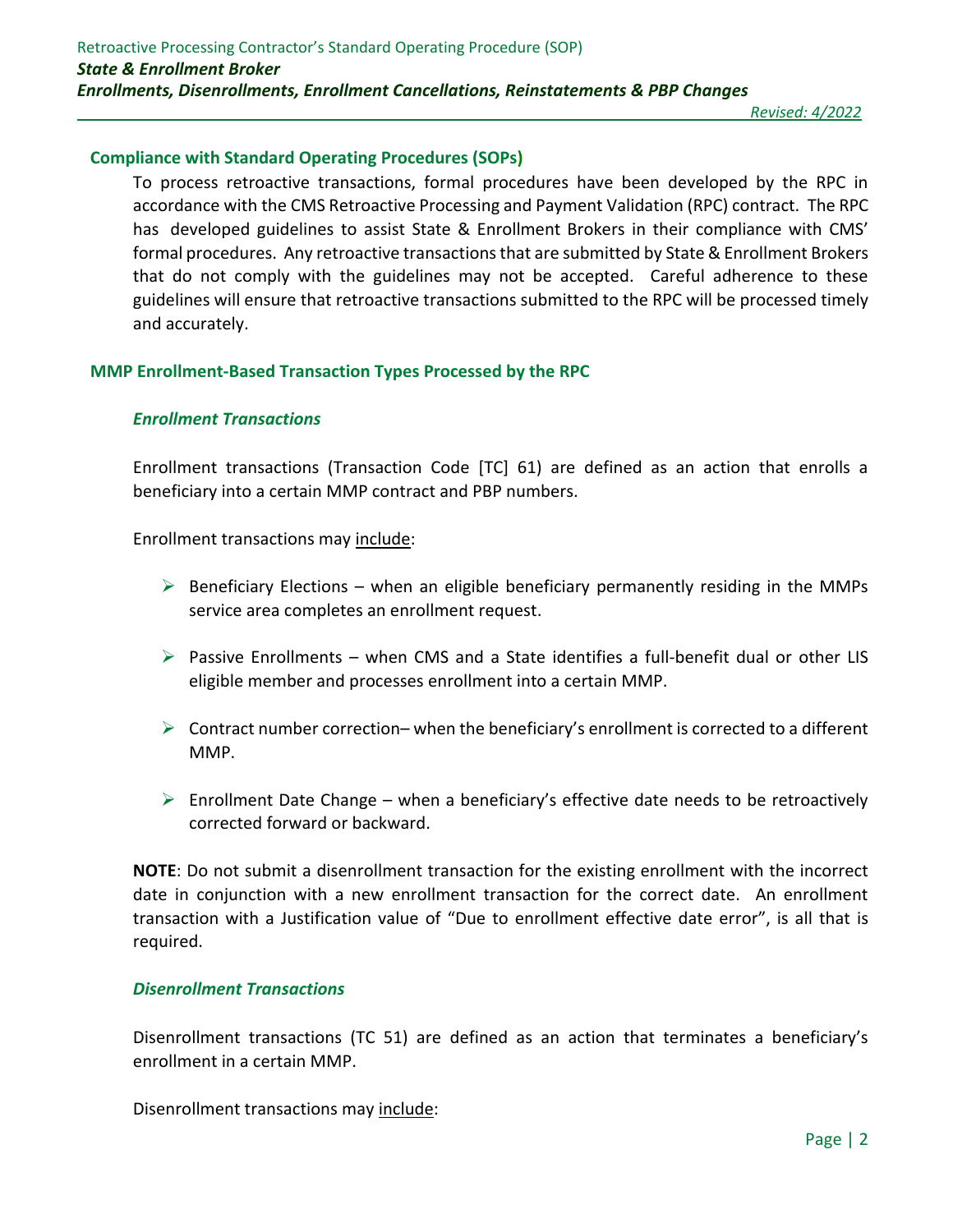- $\triangleright$  Voluntary request when a beneficiary would like to voluntarily end their enrollment in an MMP.
- $\triangleright$  Involuntary disenrollment when a State & Enrollment Broker is required to disenroll members for change in residence (including incarceration), loss of Medicare entitlement, loss of Medicaid eligibility, death of member, or MMP contract termination.

**NOTE**: When submitting a Disenrollment transaction, enter the first day of the month following the date of disenrollment in the Effective Date field on the Medicare Medicaid Coordination Office (MMCO) Retroactive Submission Spreadsheet. This date is the first day that the beneficiary no longer has coverage under the listed contract number. For example, if the individual disenrolls or loses eligibility on 4/24/2021, the effective date field is 5/1/2021.

# <span id="page-4-0"></span>*Enrollment Cancellation Transactions*

Enrollment Cancellation transactions (TC 82) are defined as an action that retroactively cancels the beneficiary's enrollment into a certain MMP contract number and PBP number as if it never happened.

# <span id="page-4-1"></span>*Reinstatement Transactions*

Reinstatement transactions are defined as an action that is taken to correct an erroneous disenrollment initiated by the beneficiary, the State, Enrollment Broker, or CMS. A Reinstatement reflects no gap in coverage or changes to the MMP contract and PBP numbers.

Reinstatement transactions may include:

- $\triangleright$  Voluntary Reinstatement A beneficiary may request to be reinstated into a MMP (same contract and PBP number) that they were mistakenly disenrollment from. The mistaken disenrollment often occurs as a result of an action that was initiated by the beneficiary.
- $\triangleright$  Involuntary Reinstatement A State & Enrollment Broker may determine that a beneficiary was erroneously disenrolled from a MMP because of an action taken by the MMP, State, or CMS. The State/MMP will request a reinstatement on behalf of the beneficiary to correct the erroneous disenrollment. The most common situations include, but are not limited to the following:
	- a) Erroneous Death Indicator
	- b) Erroneous Loss of Medicare Entitlement
	- c) Erroneous Out of Area Status
	- d) State, or Enrollment Broker error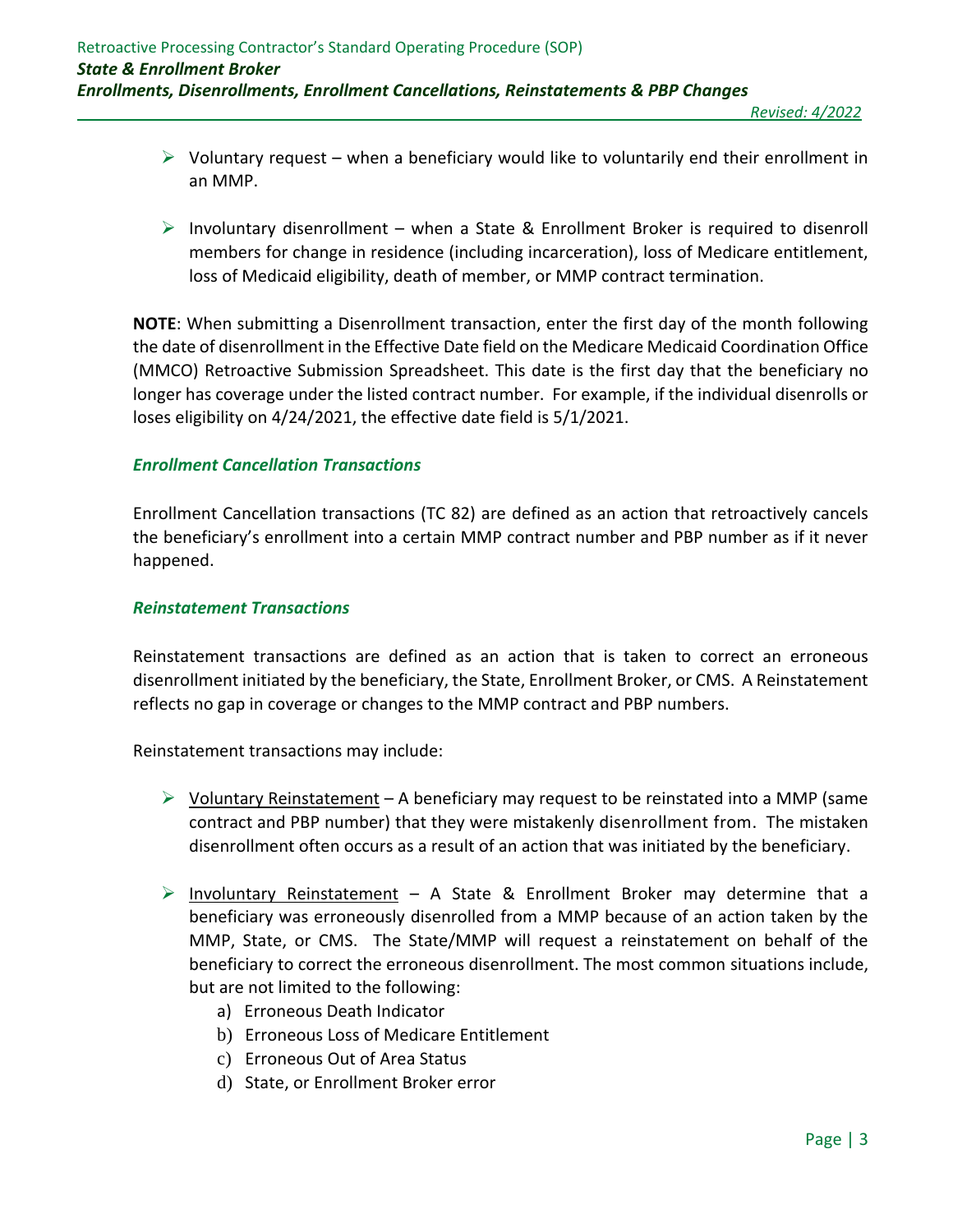# <span id="page-5-0"></span>*Plan Benefit Package (PBP) Correction Transactions*

PBP correction transactions are defined as a move to another PBP number within a given MMP contract number to correct an error made with the initial enrollment transaction.

# <span id="page-5-1"></span>**Definitions of Transaction Categories**

CMS has three distinct processes by which State & Enrollment Brokers will submit retroactive enrollment and disenrollment activity (including PBP corrections, and Reinstatement requests, and Enrollment Cancellation transactions). Each of these processes corresponds to one of the three categories of retroactivity as defined in the February 24, 2009, HPMS memo "Instructions for Submitting Retroactive Enrollment and Disenrollment Activity":

- **Category 1** Transactions represent normal business processes that State & Enrollment Brokers may address through the MMA Help Desk.
- **Category 2** Transactions represent normal business processes that State & Enrollment Brokers may address through the RPC
- **Category 3** Transactions require State & Enrollment Brokers to receive approval from their CMT counterpart, CMS AM prior to submitting transactions to the RPC.

Please refer to the February 24, 2009, HPMS memo, on the Reed & Associates website, for expanded descriptions for Category 2 and 3 transactions.

All transactions (both Category 2 and 3) requiring AM approval should be submitted separately as a Submission Package with an appropriate category type via the Electronic Retroactive Processing Transmission (eRPT) system. State & Enrollment Brokers should not include any transactions not requiring an AM approval within the same submission spreadsheet as those transactions requiring AM approval.

# <span id="page-5-2"></span>**A. Category 2 Transactions (RO Approval is NOT Required) – Definition of "Within 3 months"**

# Effective dates including the current calendar month (CCM) and the 2 previous calendar months

If today is any day in November, allowable retroactive effective dates are November 1, October 1, and September 1. Effective dates of August 1 or earlier are considered to be 4 months or older and therefore are Category 3 (below).

The CCM processing schedule for State & Enrollment Brokers to submit Enrollment/Disenrollment/Cancellation transactions is CCM -1 month through CCM + 3. State & Enrollment Brokers are responsible for submitting valid, complete transactions with effective dates within the 5-month period. Example: CCM is May 2021 – State & Enrollment Brokers may submit the following effective dates directly to CMS: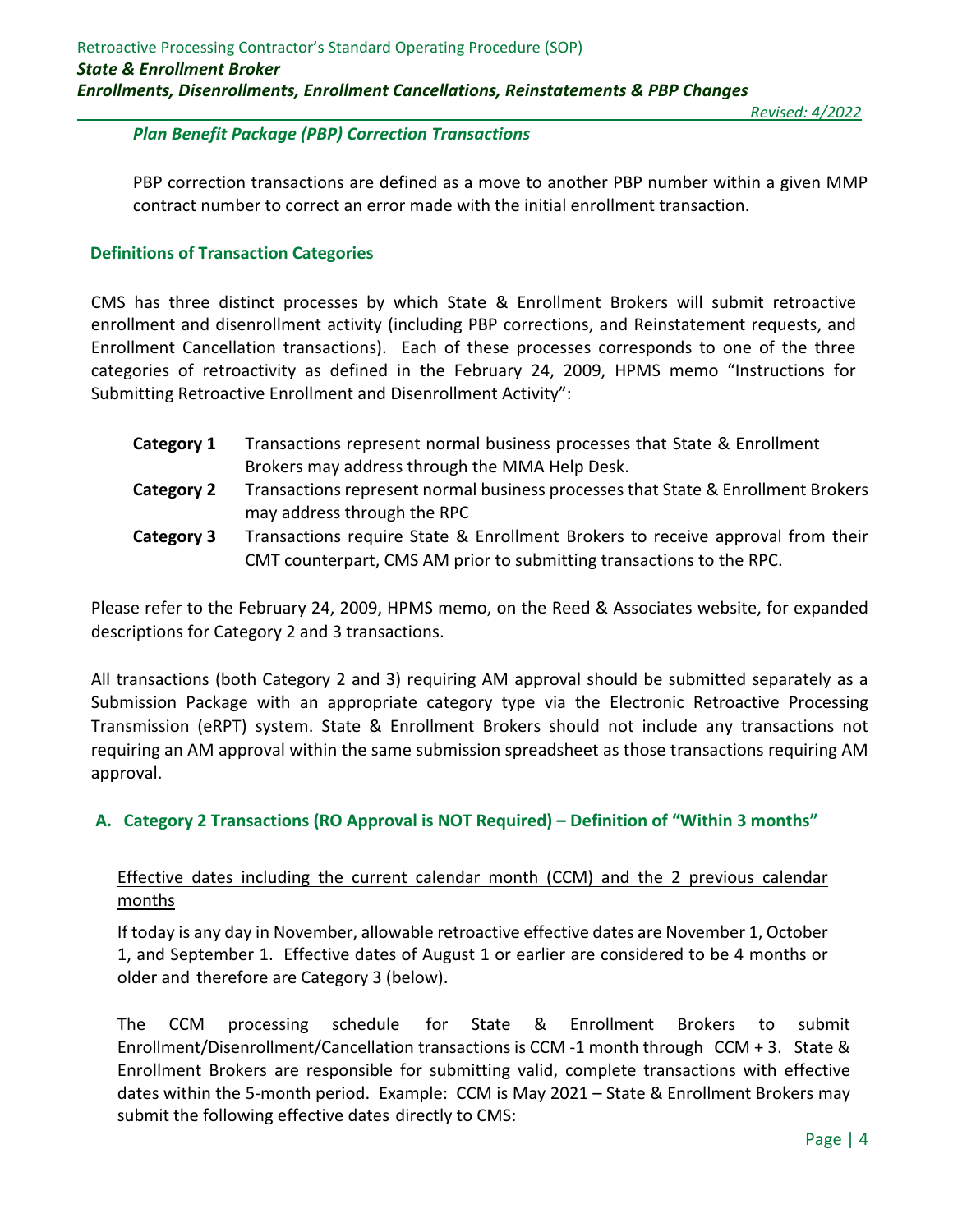- April 2021
- May 2021
- June 2021
- July 2021
- August 2021

Examples of timely Category 2 Submissions with an Effective Date more than 3 months:

- i. Actions reported by CMS to the plan via Transaction Reply Report (TRR) / Monthly Membership Report (MMR) within the last 3 months
- ii. State & Enrollment Brokers are encouraged to review their Daily TRR to identify and resolve discrepancies as soon as possible.
- iii. Any effective dates due to automatic actions taken by CMS systems
- iv. CTM (Complaint Tracking Module) cases

A CTM case should be considered as a timely Category 2 if it is **either** approved by a Regional Office Caseworker or involves an effective date within 3 months of the RPC receipt date. If the CTM case does not reflect RO casework action and the Effective Date of the transaction is untimely (4 months of greater), the transaction must be considered a Category 3 and must be approved by a AM. The submission timeliness of a CTM complaint is based off the Effective Date of the transaction, not the date the complaint was filed.

v. Recent event

If a recent event in MARx or recent action taken by the member/plan triggers a retroactive transaction, it may be considered a Category 2 transaction if supporting documentation is provided. The recent event or action must be directly related to the transaction and have occurred within 3 months (CCM  $-$  2) of the receipt of the transaction by the RPC.

#### <span id="page-6-0"></span>**B. Category 3 Transactions – Definition of "4 Months or older"**

#### Effective dates of the current calendar month minus 3 months or more

If today is any day in November, effective dates of August 1 or earlier are 4 months or older and therefore are Category 3 transactions and require an approval from the AM. This includes, actions reported by CMS to the organization via TRR/MMR more than 3 months ago but not submitted timely for processing and therefore are a Category 3 issue.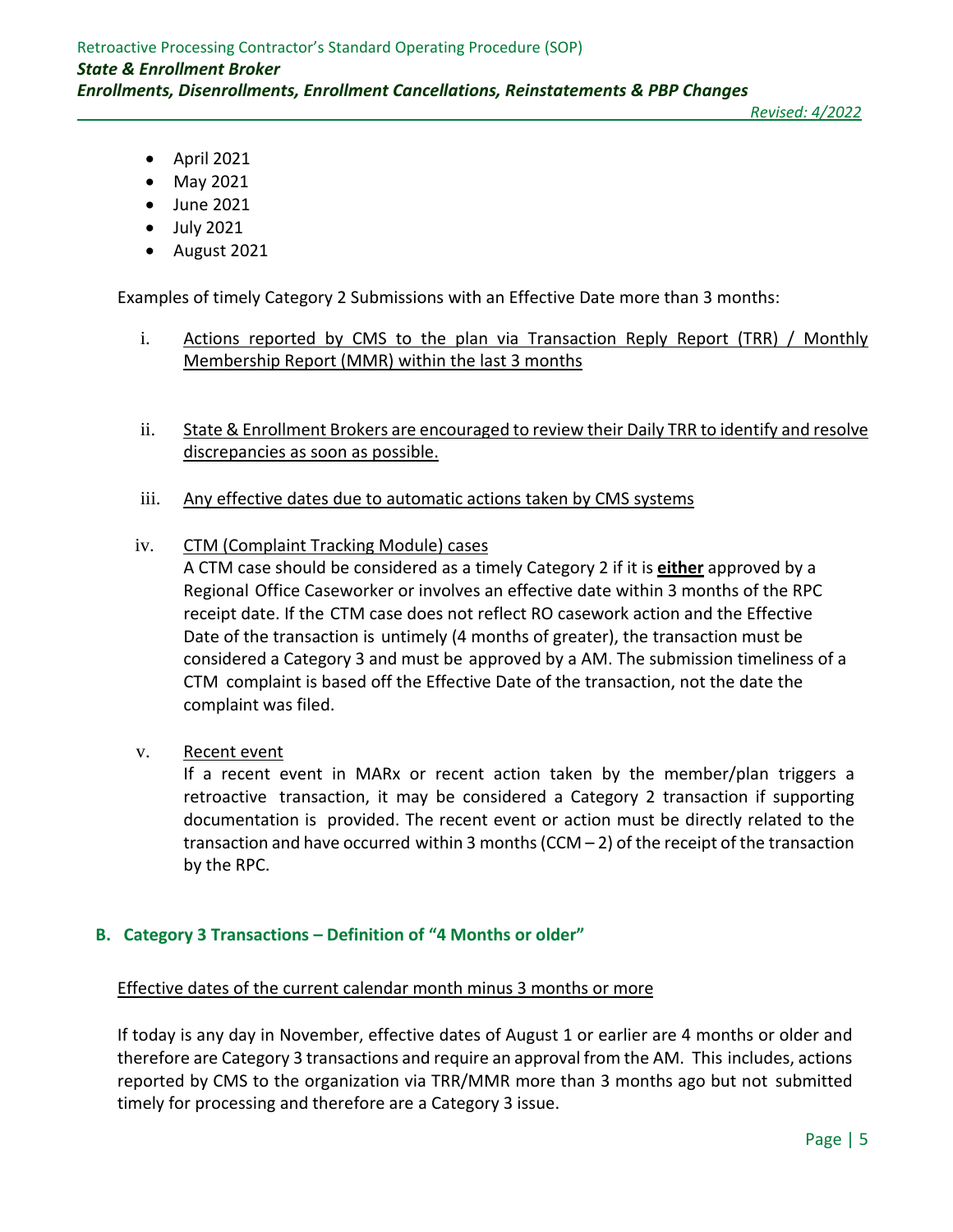# <span id="page-7-0"></span>**Involvement of the CMS Regional Office Account Manager (AM)**

State & Enrollment Brokers must contact their CMS AM prior to submitting various types of transactions to the RPC. Although the RPC works on behalf of CMS, we are not permitted to make any exceptions to CMS Guidance up to and including this SOP.

State & Enrollment Brokers should have a close working relationship with the AM, so they understand how and when to bring exception cases to their attention for further assistance. When it has been determined a retroactive transaction cannot be processed by the State & Enrollment Broker or the RPC without an AM's approval, the State & Enrollment Broker should notify their AM of the transaction(s) immediately. This may include providing a detailed analysis of the issue identifying responsible areas/parties, current policies and procedures, the scope of the issue with exact numbers, beneficiary impact, and any other relevant information. Upon contact with an AM, the State & Enrollment Broker should create a Category 3 "Submission Package" for untimely requests in the Electronic Retroactive Processing Transmission (eRPT) system (*https://portal.cms.gov/*).

The AM will review the eRPT Submission Package and discuss with the State & Enrollment Broker the appropriate remedial steps and actions necessary to ensure future compliance and improved performance. To grant approval for RPC Processing on any of the transactions attached to the eRPT Category 3 Submission Package, the AM will upload an approval letter to the Submission Package.

Please only include transactions that require AM approval on the MMCO Retroactive Submission Spreadsheet that is uploaded to eRPT Category 3 Submission Package. Including transactions not needing AM approval may result in the AM rejecting the Submission Package in the eRPT system or will unnecessarily overinflate the number of transactions needing approval that is reported on the RPC Monthly Status Report.

The RPC will unfavorably process retroactive transactions if a State & Enrollment Broker uploads transactions in need of AM approval to an eRPT Submission Package not categorized as a Category 3, or if the AM's approval does not provide special processing instructions, guidance waivers, and/or documentation waivers, when necessary.

## <span id="page-7-1"></span>**Instructions for Submission to the RPC (Reed & Associates)**

State & Enrollment Broker should ensure all packages sent to the RPC have been reviewed very carefully noting all elements described below are included.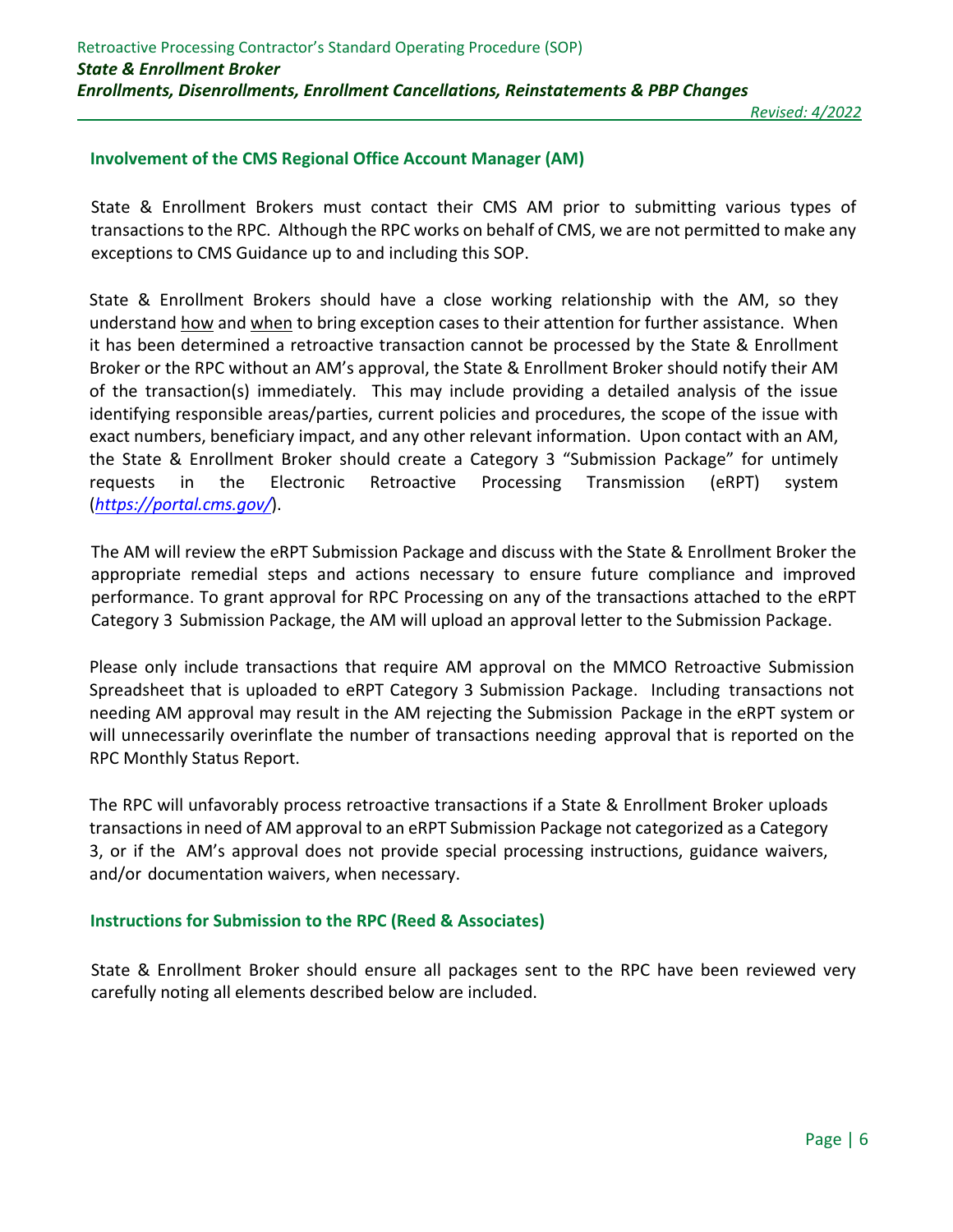## <span id="page-8-0"></span>**A. Download MMP Submission Toolkit Documents**

- a. MMCO Retroactive Submission Spreadsheet An Excel file used to input data for each transaction requested for RPC processing.
- b. MMCO Required Documentation A template used to satisfy the "Cover Letter" and "Supporting Documentation" requirements in the eRPT application.
- c. Definition of Codes on FDRs A listing of the disposition codes and descriptions used on FDRs to report results of requested transactions.
- d. RPC Transaction Inquiry Template an Excel file used to submit questions and comments to the RPC Client Services.

## <span id="page-8-1"></span>**B. Complete a MMCO Retroactive Submission Spreadsheet**

Retroactive transactions must be submitted by the State & Enrollment Broker on the Excel submission spreadsheet template. State & Enrollment Brokers may submit multiple transactions and transaction types on a single spreadsheet, using the appropriate transaction tabs. The completed spreadsheet must be saved in an ".xls" or an ".xlsx" file format and sent via a "Submission Package" in the eRPT system (*https://portal.cms.gov/*). The submission spreadsheet template is available on the Reed & Associates website *[\(http://www.reedassociates.org/\)](http://www.reedassociates.org/))* in the **State & Enrollment Broker Retroactive Submission Toolkit** section.

The formatting of the MMCO Submission Spreadsheet template, including tab names, column headers, column order, cell placement and cell formatting, should not be changed or altered in any way. State & Enrollment Brokers should note that there are drop-down menus for several of the columns which require very specific responses. **The RPC cannot import transactions that do not meet the formatting requirements of the MMCOSubmission Spreadsheet.**

**NOTE:** The completed spreadsheet must be saved in an ".xls" or an ".xlsx" file format to upload to the eRPT system. This can be accomplished on the "Save As" window in the "Save as Type" field.

Specific instructions for how to complete each column of the spreadsheet are included on the spreadsheet itself. Basic instructions are listed below the column headers.

Please contact the RPC's Client Services Department with questions on how to complete the spreadsheet.

*NOTE There is no need to encrypt files prior to uploading to eRPT as it is a secure system.*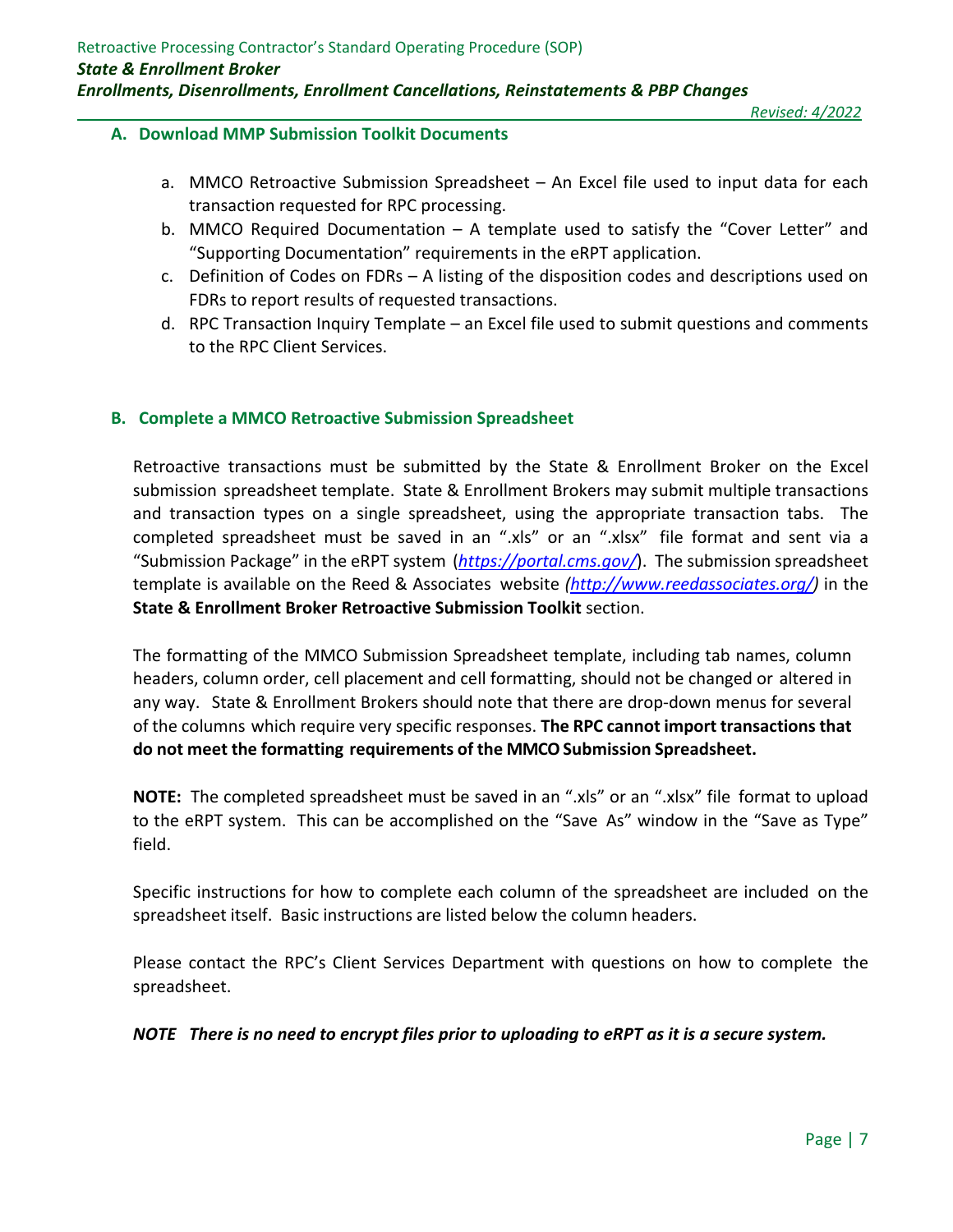# <span id="page-9-0"></span>**C. Regional Office (RO) Approval Letter**

All transactions (both Category 2 and 3) requiring RO Approval should be submitted separately as a Submission Package with a category type of "Category 3" via the eRPT. State & Enrollment Brokers should not include any transactions not requiring an RO Approval in these eRPT Submission Packages.

Upon approving the cases on the submission spreadsheet, the AM will upload an approval notice to eRPT Submission Package, and the eRPT will route the package directly to the RPC.

#### <span id="page-9-1"></span>**D. RPC Importing Transactions & Error Reports**

The RPC will import the transactions into the tracking system and update the status of the Submission Package in eRPT to "In Process." Any errors that are noted during the importation process will also be communicated to State & Enrollment Brokers via eRPT as a "Response Document" at that time.

The status of the Submission Package in eRPT and the error report(s) uploaded to the Submission Package should be carefully monitored by State & Enrollment Brokers to ensure the transactions are received and imported properly. Transactions that cause an error message and are subsequently resubmitted to the RPC are not considered to be resubmissions because they were never processed due to importation errors.

#### <span id="page-9-2"></span>**E. RPC Issuance of Final Disposition Reports (FDRs)**

If the RPC determines that it should and can make the requested changes, the retroactive change will be made in CMS' systems.

After processing transactions, the RPC will provide the State & Enrollment Brokers with an FDR via eRPT. The FDR communicates the disposition of the transactions to the State & Enrollment Broker. The disposition codes are available on the Reed & Associates website *(*http://www.reedassociates.org/*)* in the **State & Enrollment Broker Retroactive Submission Toolkit** section.

State & Enrollment Brokers must have ongoing membership reconciliation processes that include data comparisons of organization information to all relevant CMS/RPC files and reports including FDRs, TRRs, and MMRs.

If the transaction cannot be processed for any reason, the materials submitted to the RPC will not be returned to the State & Enrollment Broker; however, the disposition code provided by the RPC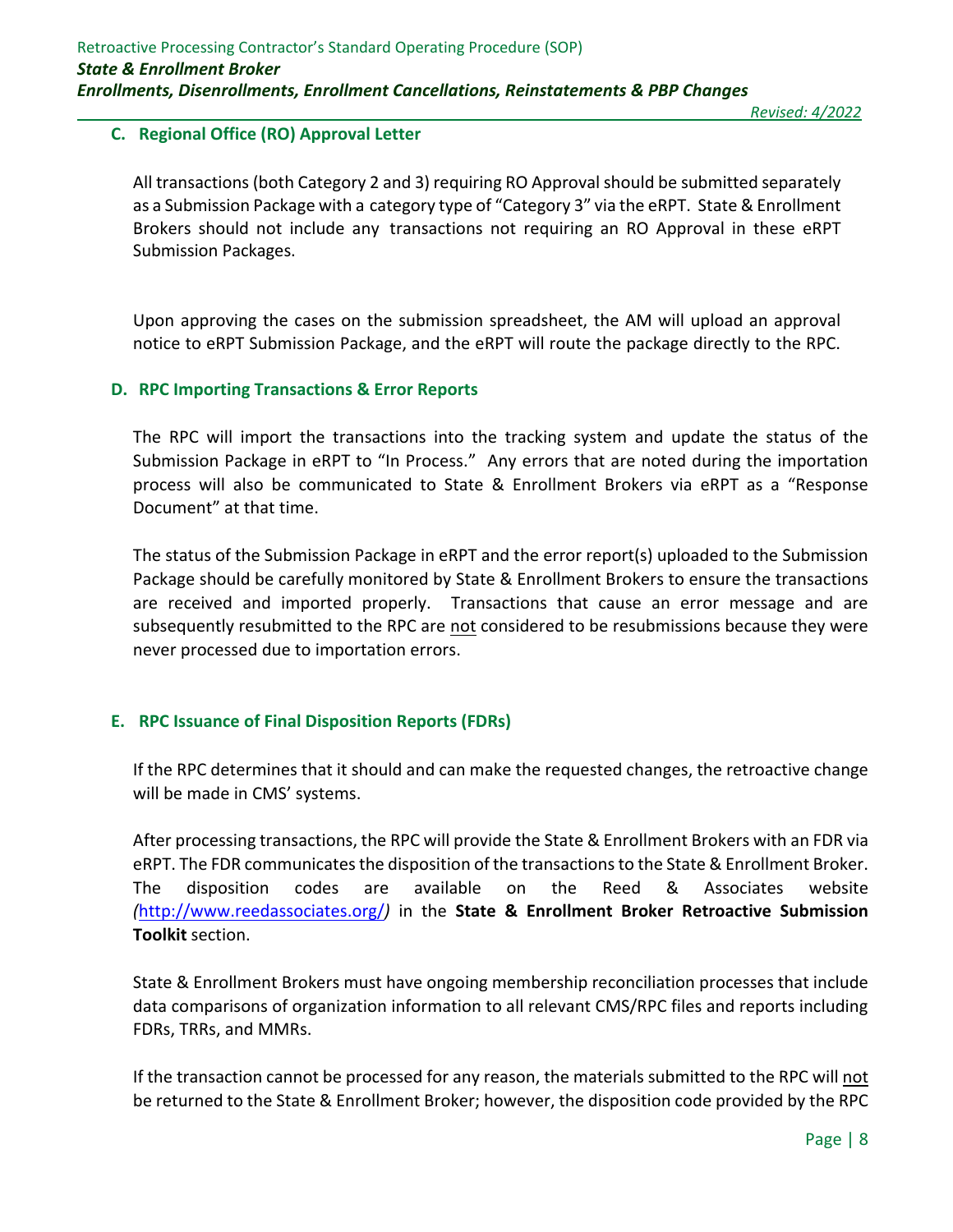on the FDR will indicate why the submission, in whole or in part, could not be completed. The disposition code descriptions should be read very carefully to ensure that each transaction can be properly resubmitted and processed by the RPC. (See Resubmissions.)

All questions and concerns regarding Final Disposition Reports can be submitted to the RPC's Client Services Department. Fortransactions or other mattersthat cannot be resolved by the RPC, State & Enrollment Brokers should contact their AM for assistance.

#### <span id="page-10-0"></span>**Resubmissions**

State & Enrollment Brokers may file a resubmission request for previously denied retroactive transactions.

All of the steps outlined in the "Instructions for Submission to the RPC" must be followed for a resubmission (including all documentation which supports the transaction). Requirements for resubmissions to be uploaded and processed are listed below.

- 1. Resubmission transactions must be sent to the RPC within 45 days of receiving the original FDR. It is highly recommended that State & Enrollment Brokers reconcile the FDRs to CMS' Systems prior to resubmitting transactions.
- 2. State & Enrollment Brokers can submit one master submission for all discrepant retroactive transactions.
- 3. Resubmission transactions must be listed on the Excel submission spreadsheet template following the standard submission process described in "Instructions for Submissions to the RPC".
- 4. Resubmissions of Category 3 transactions will not be accepted without a new approval letter from a CMS AM.

If the resubmission has been denied multiple times, it is recommended that the organization contact the AM for additional guidance and/or a case‐specific approval.

## <span id="page-10-1"></span>**Transaction Inquiries**

To follow up on previously submitted adjustment transactions, an inquiry may be made via "Transaction Inquiry" in eRPT, telephone, or e-mailing the RPC Client Services Department. For inquiries sent via eRPT, State & Enrollment Brokers are advised to complete the RPC Transaction Inquiry Excel template, available on the Reed & Associates website *[\(http://www.reedassociates.org/\)](http://www.reedassociates.org/))* in the **State & Enrollment Broker Retroactive Submission Toolkit** section, as instructed below.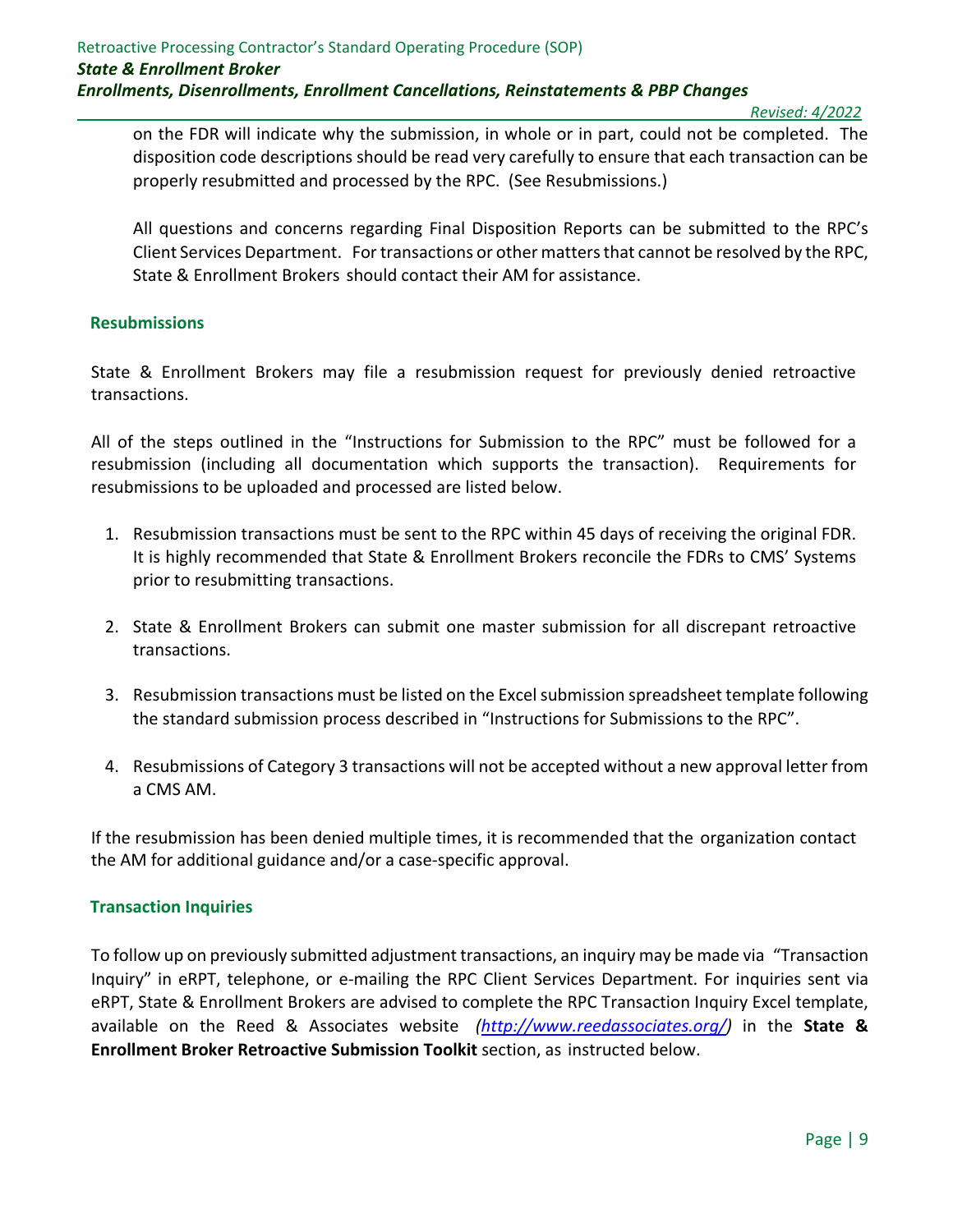## <span id="page-11-0"></span>*Completing the RPC Transaction Inquiry Excel Template*

- 1. Input the following information associated with the submitted transaction:
	- a. Inquiry Type (select the type of inquiry for this transaction)
	- b. Explanation (If you selected "Question on Rejection" or "Other", please include a brief explanation on your inquiry)
	- c. Beneficiary ID (beneficiary's MBI#)
	- d. First Name (beneficiary's first name)
	- e. Last Name (beneficiary's last name)
	- f. Contract Number (contract number associated with the transaction)
	- g. PBP Number (if appropriate)
	- h. Transaction type (select the Transaction Type from the drop-down list)
	- i. Effective Date
	- j. RPC Receipt Date (the day eRPT provided the notification the RPC downloaded the package)
	- k. The eRPT Package ID for the Submission Package
- 2. Create a Transaction Inquiry package in eRPT, upload the completed RPC Transaction Inquiry, and select "Submit" to send it to the RPC for review.

The RPC Transaction Inquiry Template is available on the Reed and Associates website [\(http://www.reedassociates.org\)](http://www.reedassociates.org/) in the RPC Client Services section.

**Note**: State & Enrollment Brokers should not submit duplicate transactions unless the Retroactive Processing Contractor specifically requests that duplicate information be submitted. All other general processing inquiries that are not case specific can be made via e-mail or by phone.

#### <span id="page-11-1"></span>**RPC's Client Services Department**

Phone: (402) 315-3660 E-mail: [clientservices@reedassociates.org](mailto:clientservices@reedassociates.org)

All system issues and questions regarding the eRPT application should be forwarded to the MAPD Help Desk (email: MAPDHelp@cms.hhs.gov; phone: 1-800-927-8069). Although the RPC relies heavily on the eRPT application, its development and maintenance is managed by another CMS contractor. Therefore, the RPC can only provide limited support regarding the application.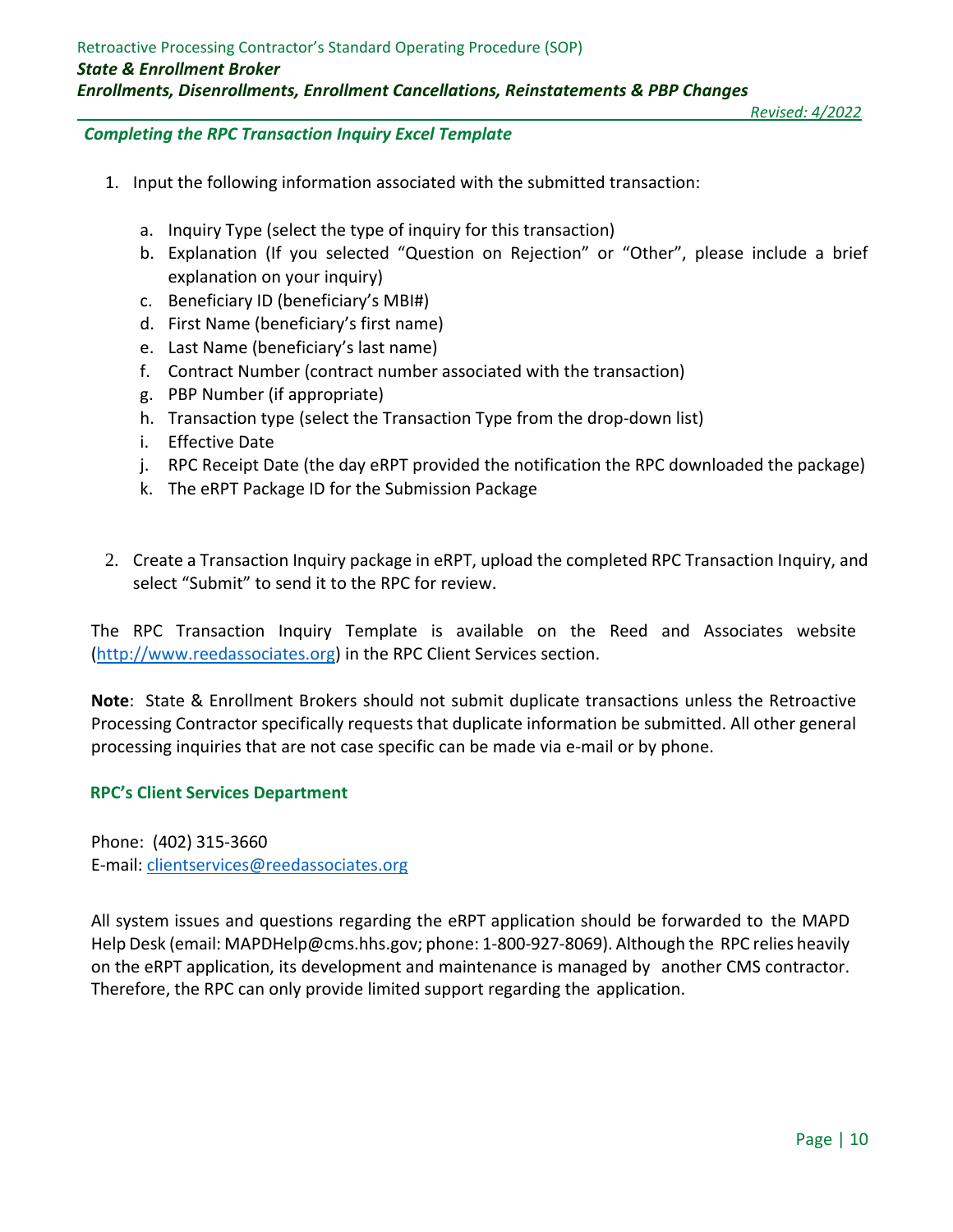<span id="page-12-0"></span>**Acronyms and Abbreviations**

 *Revised: 4/2022*

| Acronyms<br>&        |                                                       |
|----------------------|-------------------------------------------------------|
| <b>Abbreviations</b> | <b>Definitions</b>                                    |
| AM                   | <b>Account Manager</b>                                |
| <b>BAE</b>           | <b>Best Available Evidence</b>                        |
| <b>CCM</b>           | <b>Current Calendar Month</b>                         |
| <b>CMS</b>           | <b>Centers for Medicare and Medicaid Services</b>     |
| <b>CMS ART</b>       | CMS - Analysis, Reporting and Tracking (ART) system.  |
| <b>CTM</b>           | <b>Complaint Tracking Module</b>                      |
| <b>DMEC</b>          | Division of Medicare Enrollment Coordination          |
| EDI                  | Electronic Data Interchange                           |
| <b>EDV</b>           | <b>Enrollment Data Validation</b>                     |
| <b>EGHP</b>          | <b>Employer Group Health Plan</b>                     |
| <b>ELMO</b>          | <b>Eligibility Enrollment Medicare Online</b>         |
| eRPT                 | <b>Electronic Retroactive Processing Transmission</b> |
| <b>FBDE</b>          | Full Benefit Dual Eligible Individual                 |
| <b>FDR</b>           | <b>Final Disposition Report</b>                       |
| <b>HCC</b>           | <b>Hierarchical Condition Categories - CMS-HCC</b>    |
| <b>HHS</b>           | <b>Health &amp; Human Services</b>                    |
| <b>HPMS</b>          | Health Plan Management System                         |
| <b>IOM</b>           | Institute of Medicine                                 |
| <b>LIS</b>           | Low Income Subsidy                                    |
| <b>MA</b>            | Medicare Advantage                                    |
| <b>MAO</b>           | <b>Medicare Advantage Organizations</b>               |
| <b>MAPD</b>          | <b>Medicare Advantage Prescription Drug</b>           |
| MA-PD                | Medicare Advantage Prescription Drug Plan             |
| <b>MARx</b>          | Medicare Advantage Prescription Drug System           |
| <b>MBD</b>           | <b>Medicare Beneficiary Database</b>                  |
| <b>MBDSS</b>         | Medicare Beneficiary Database Suite of Systems        |
| MBI                  | Medicare Beneficiary Identifier                       |
| <b>MCO</b>           | <b>Managed Care Organization</b>                      |
| <b>MMA</b>           | Medicare Modernization Act (of 1999)                  |
| <b>MMCO</b>          | <b>Medicare Medicaid Coordination Office</b>          |
| <b>MMP</b>           | Medicare/Medicaid Plan                                |
| <b>MMR</b>           | Monthly Membership Reports                            |
| <b>PACE</b>          | Program of All-Inclusive Care for the Elderly         |
| PBP                  | Plan Benefit Package                                  |
| <b>PCUG</b>          | <b>Plan Communication User Guide</b>                  |
| <b>PDF</b>           | <b>Portable Document Format</b>                       |